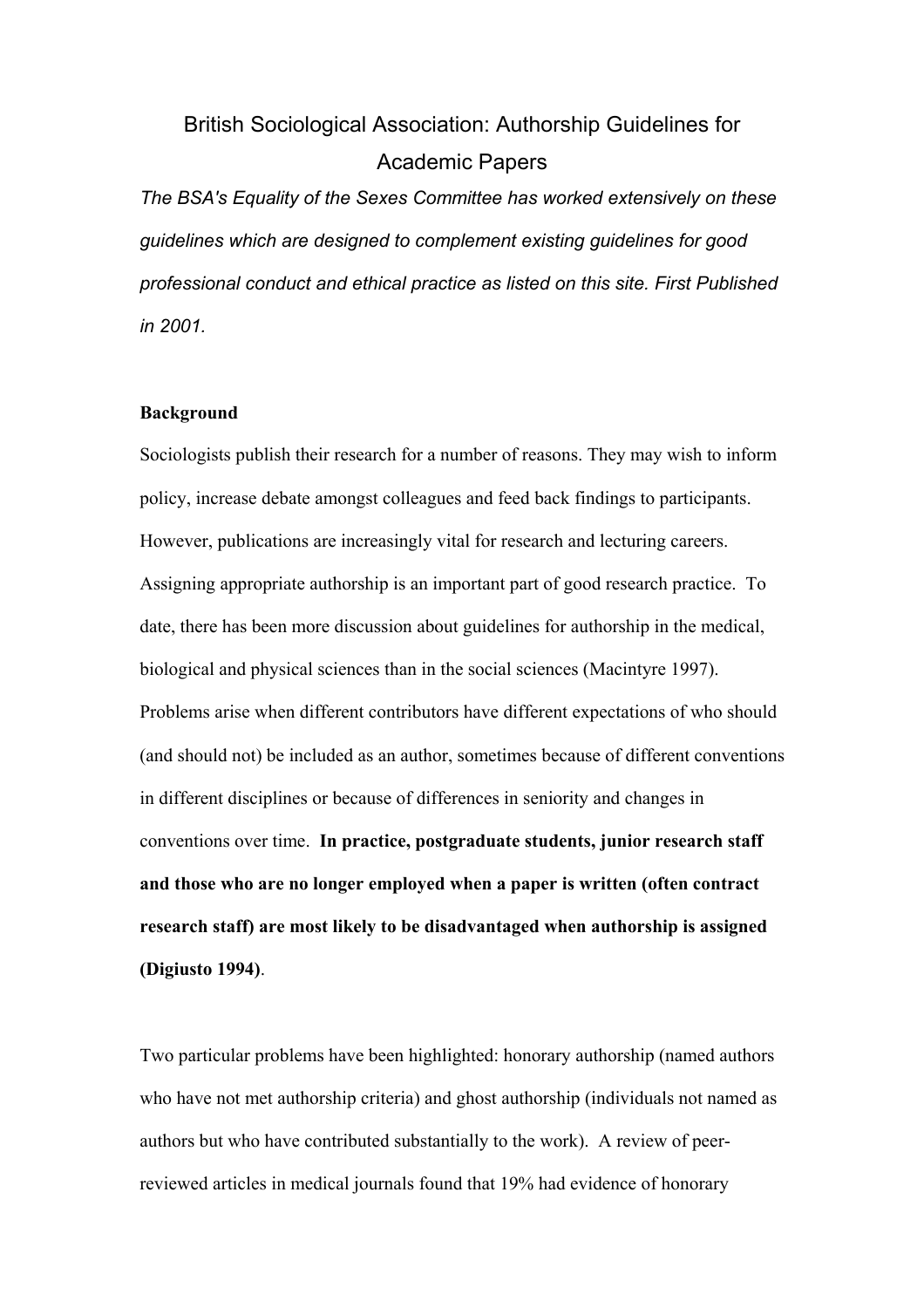authors and 11% had evidence of ghost authors (Flanagin *et al.* 1998). Unequal power relations may influence this process. Junior researchers may feel pressured to accept or assign honorary authorship because they do not want to offend their bosses who have substantial power over their future career, they need to increase their publication list quickly in order to secure their next job or because they believe that including more experienced colleagues as authors will increase their chances of publication. Other common reasons for honorary authorship include repaying favours, encouraging collaboration and maintain good working relationships (Bhopal *et al.* 1997). Ghost authorship may come about because of differences in the criteria that junior and senior researchers use to define authorship. Junior researchers may put more emphasis on having done practical work, while more senior social scientists may put the emphasis on ideas and data interpretation. Therefore, there may be conflict between the views of junior researchers who have gathered data (particularly qualitative data where analysis is ongoing) but have been forced to move onto a new project as funding has run out, and senior researchers who have drafted the paper.

# **Using the guidelines**

These guidelines are intended for use by all BSA members. They should be used by Heads of department as a basis for departmental discussions and decisions about institutional policy and practice on authorship. Heads of department should also bear in mind that the relative power of different members of the department will influence how guidelines are interpreted. Senior researchers, supervisors and chairs of research committee can use these guidelines to discuss models of authorship at an early stage in research projects. Postgraduate students and junior researchers can also use these guidelines to initiate a discussion about authorship, particularly if the subject has not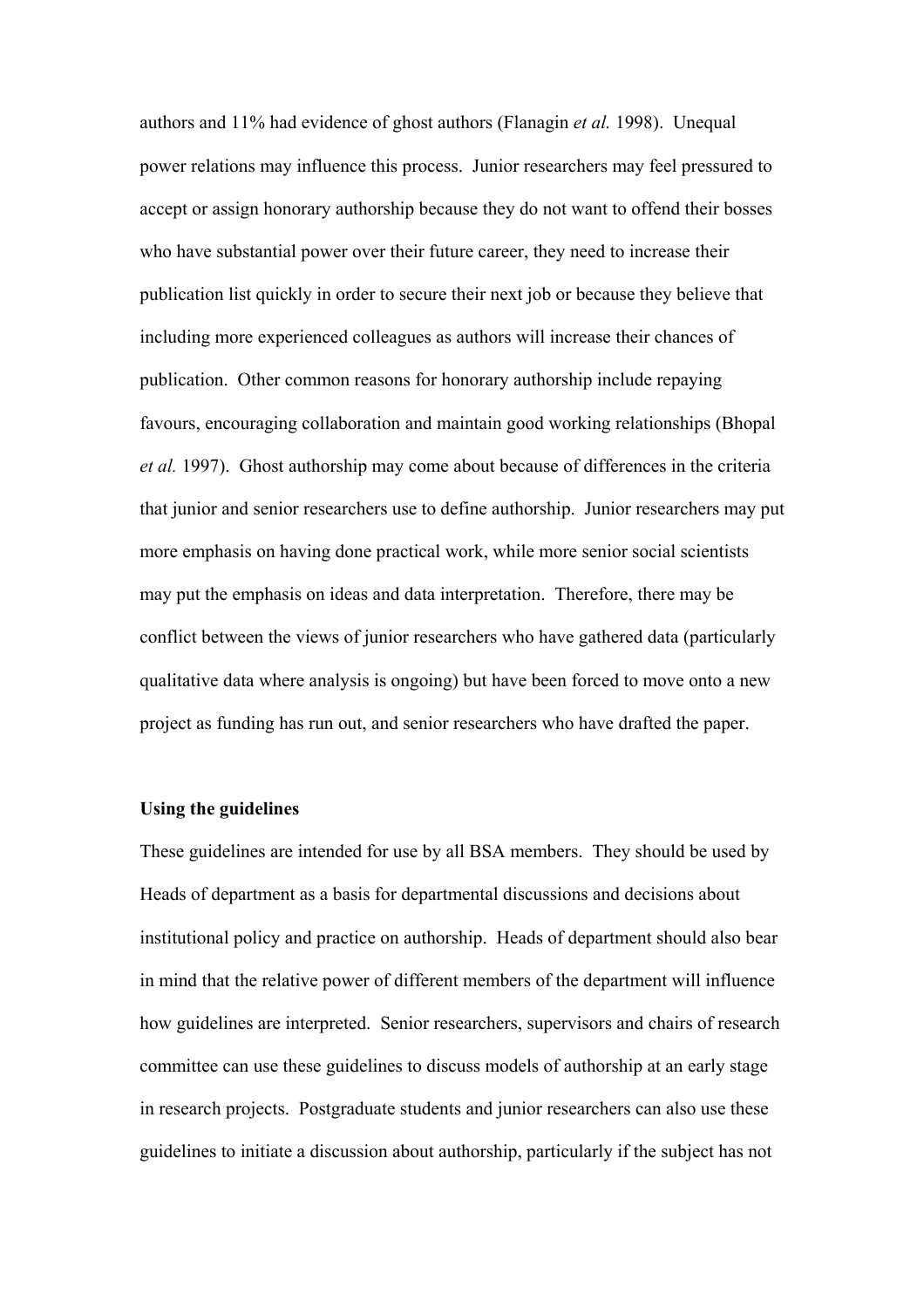been raised by their supervisors. Different guidelines may also be required for more theoretical papers and review articles.

#### **General points**

1) Authorship should be discussed between researchers at an early stage in any project and renegotiated as necessary. Where possible, there should be agreement on which papers will be written jointly (and who will first author each paper), and which will be single authored, with an agreed acknowledgement given to contributors. Many disputes can be avoided by a clear common understanding of standards for authorship (especially in multi-disciplinary groups). A record should be made of these discussions. Early drafts of papers should include authorship and other credits to help resolve any future disputes.

2) Students should normally be the first author on any multi-authored article based on their thesis or dissertation. "Students should be aware of their rights…to publish papers independently of their supervisors. Where students are working as part of a larger project team, or where joint supervisor/student publications are proposed, questions of intellectual property rights should be carefully considered" (BSA guidelines 1996).

3) More senior BSA members are encouraged to give more junior colleagues opportunities to be first author when appropriate.

4) If disputes cannot be settled by the authors, there should be some mechanism within departments where a third party can arbitrate.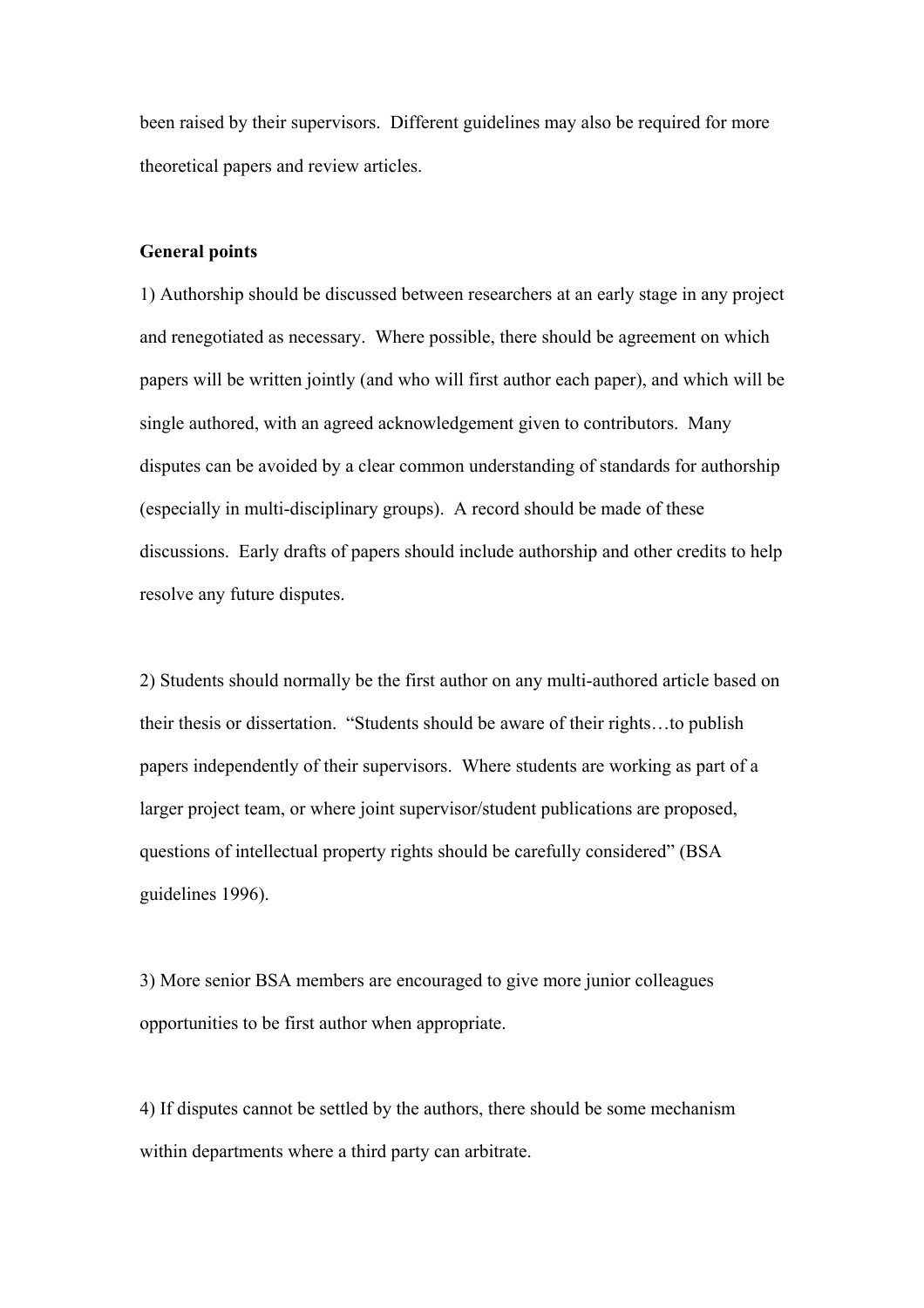5) Departments should have an authorship policy included in staff manuals and make sure that new (and existing) staff are aware of them.

### **Attributing authorship**

Authorship should be reserved for those, and only those, who have made significant intellectual contribution to the research. Participation solely in the acquisition of funding or general supervision of the research group is not sufficient for authorship. Honorary authorship is not acceptable.

1) Everyone who is listed as an author should have made a substantial direct academic contribution (ie intellectual responsibility and substantive work) to at least **two** of the four main components of a typical scientific project or paper:-

- a) Conception or design
- b) Data collection and processing
- c) Analysis and interpretation of the data
- d) Writing substantial sections of the paper (e.g. synthesising findings in the literature review or the findings / results section)

2) Everyone who is listed as an author should have critically reviewed successive drafts of the paper and should approve the final version.

3) Everyone who is listed as author should be able to defend the paper as a whole (although not necessarily all the technical details).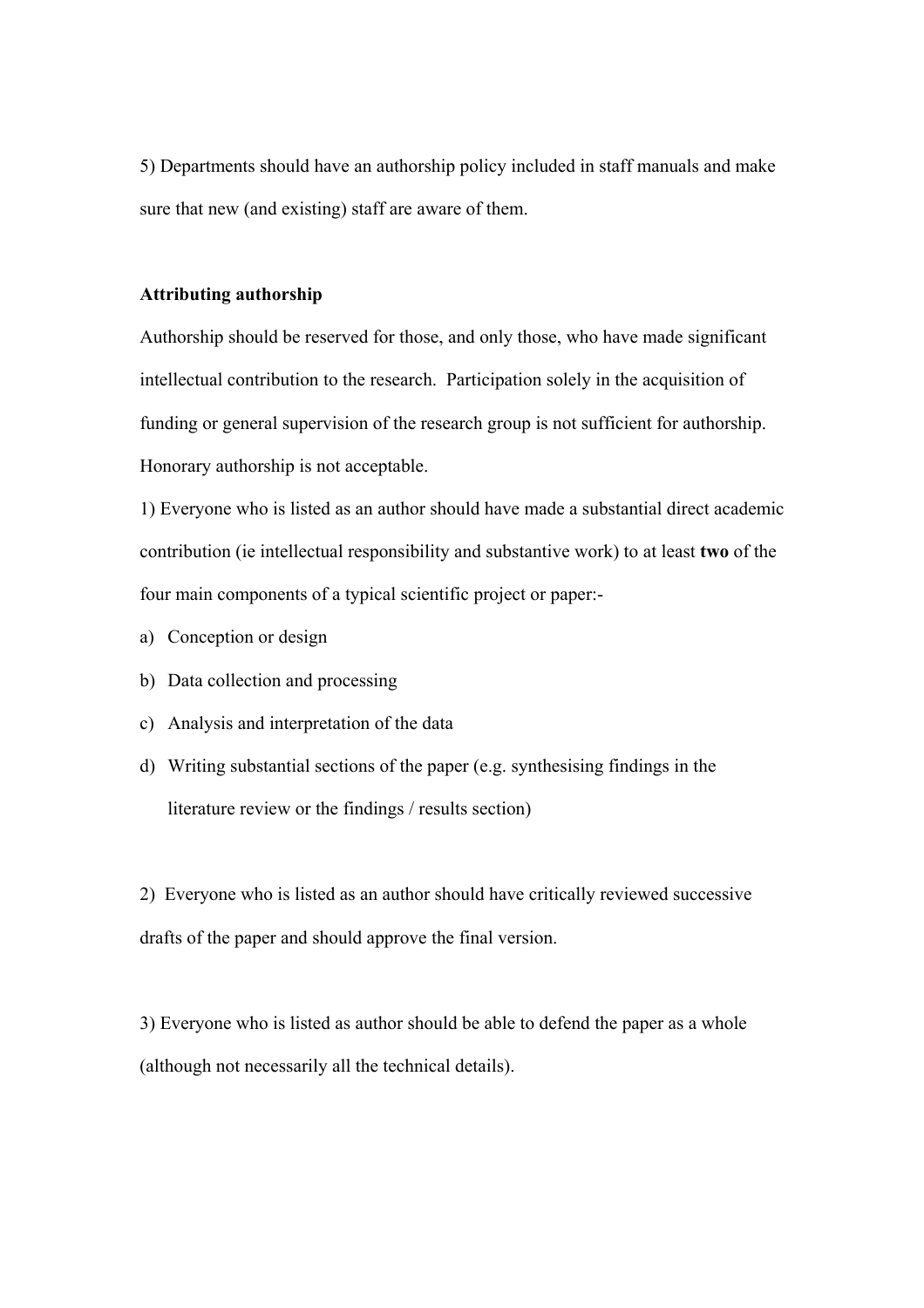#### **Order of authors**

- 1) The person who has made the major contribution to the paper and / or taken the lead in writing is entitled to be the first author
- 2) Decisions about who should be an author, the order of authors and those included in the acknowledgements should usually be made by the first author in consultation with other authors.
- 3) Those who have made a major contribution to analysis or writing (ie more than commenting in detail on successive drafts) are entitled to follow the first author immediately; where there is a clear difference in the size of these contributions, this should be reflected in the order of these authors.
- 4) All others who fulfil the criteria for authorship should complete the list in alphabetical order of their surnames.
- 5) If all the authors feel that they have contributed equally to the paper, this can be indicated in a footnote.

#### **Decisions about acknowledgements**

All those who make a substantial contribution to a paper without fulfilling the criteria for authorship should be acknowledged, usually in an acknowledgement section specifying their contributions. These might include interviewers, survey management staff, data processors, computing staff, clerical staff, statistical advisers, colleagues who have reviewed the paper, students who have undertaken some sessional work, the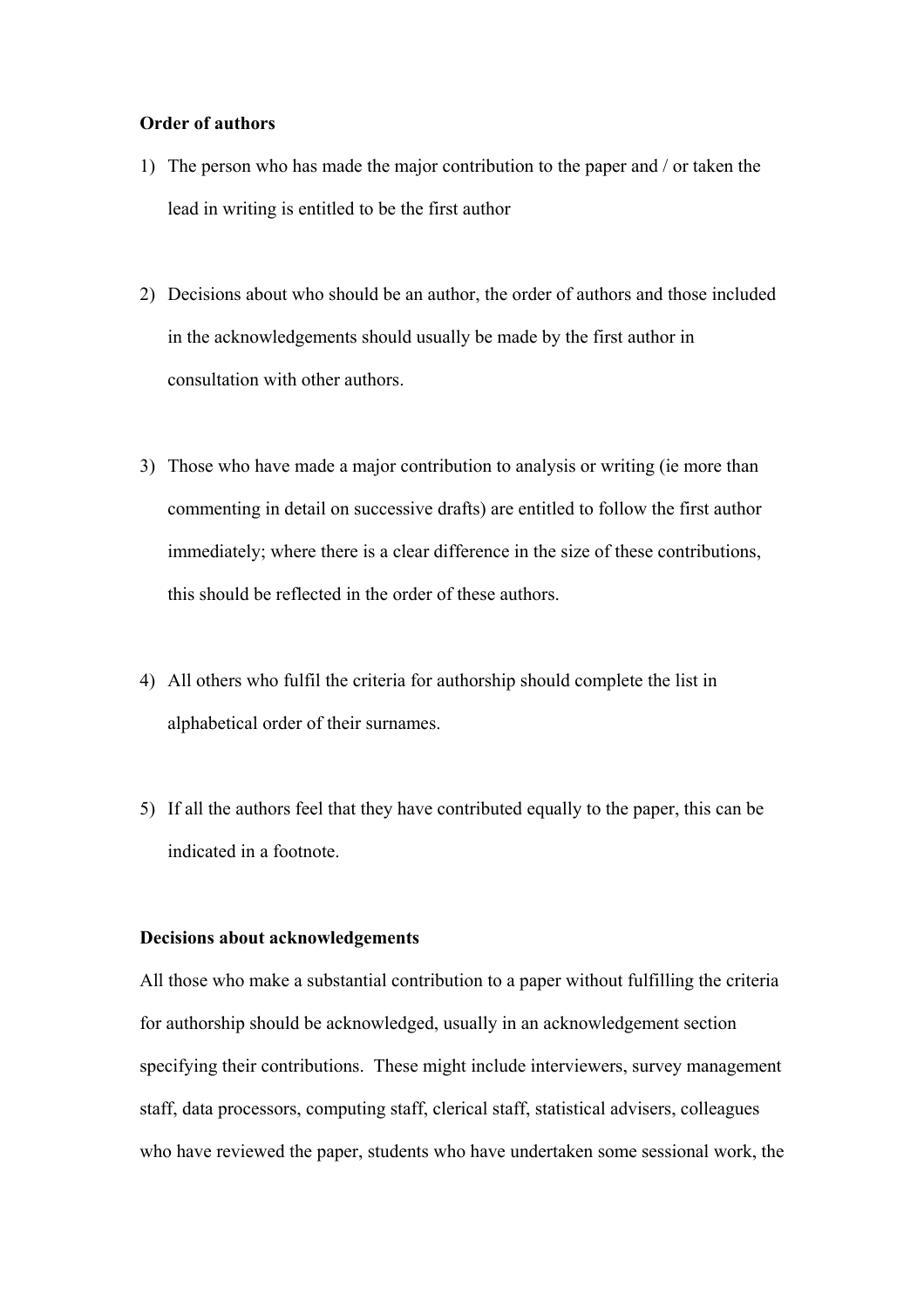supervisor of a research team and someone who has provided assistance in obtaining funding (Macintyre 1995).

# **Other suggestions**

- Some journals require authors to sign a statement justifying authorship and specifying the actual contribution of each author. Some departments also require authors to do this for papers submitted to any academic journal.
- Digiusto (1994) has suggested a points system in order to evaluate contribution to publications in order to decide who merits authorship and in what order.
- The British Medical Journal now lists contributors in two ways. They publish a list of authors' names at the beginning of the paper, then list contributors (some of whom may not be included as authors) at the end of the paper, giving details of who did what. One or more of these contributors are listed as guarantors, which means they are prepared to take public responsibility for the paper as a whole. (See [http://www.bmj.com/advice/3.html\).](http://www.bmj.com/advice/3.html))
- The Committee on Publication Ethics (COPE) was set up in 1997 by a group of biomedical journal editors. Part of its remit is to formulate guidelines on good research and publication practice and to advise journal editors on publication and research misconduct, including disputes amongst authors.

(See http://www.bmjpg.com/cope/cope.htm)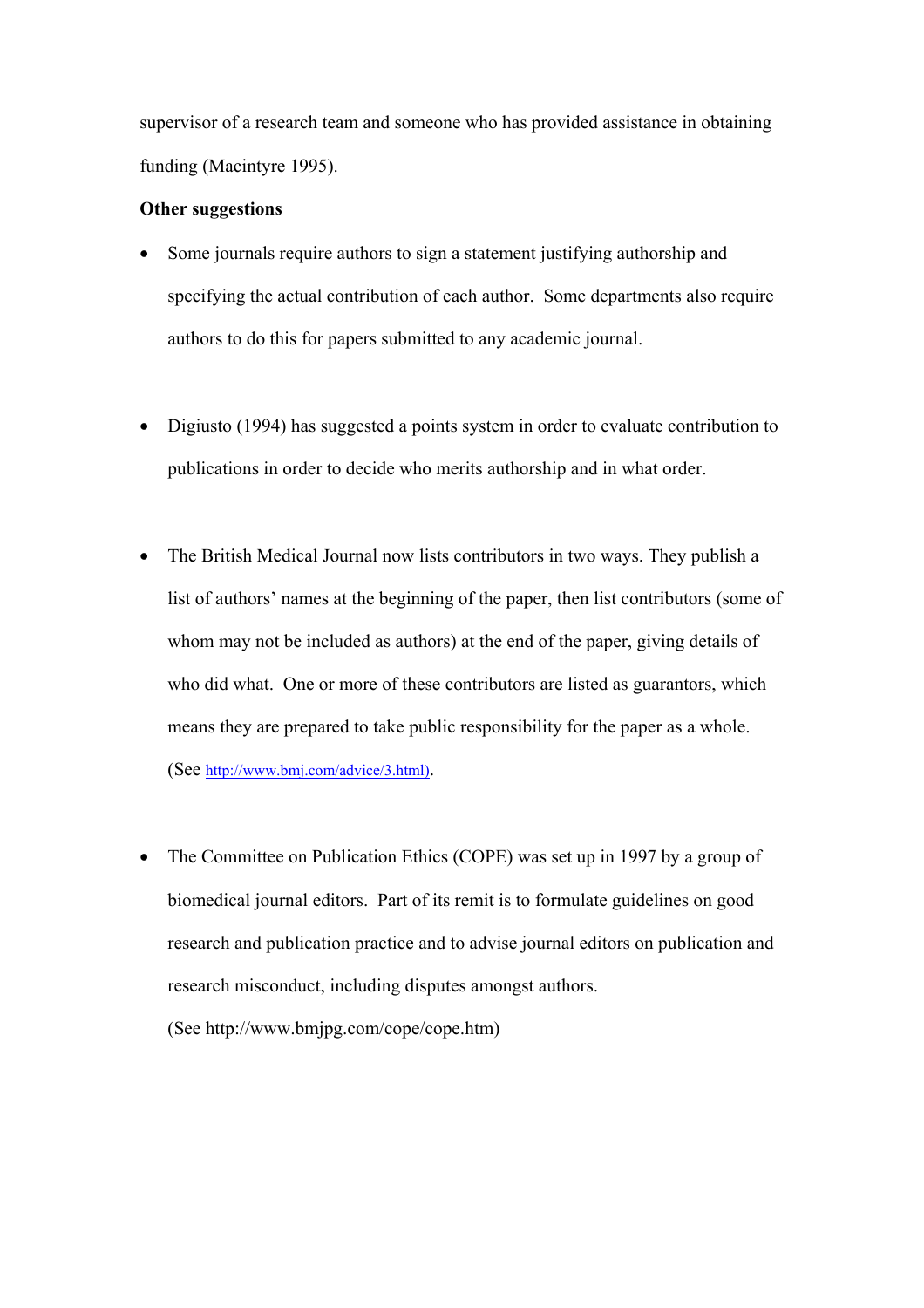# **Acknowledgements**

These guidelines were developed by the BSA Equality of the Sexes committee. They draw heavily on the guidelines developed by Sally Macintyre at the MRC Social and Public Health Sciences Unit (which in turn draw on those produced by the International Committee of Medical Journal Editors) and the guidelines for coauthorship between faculty and graduate students developed by the Department of Sociology at the University of Pennsylvania in 1999.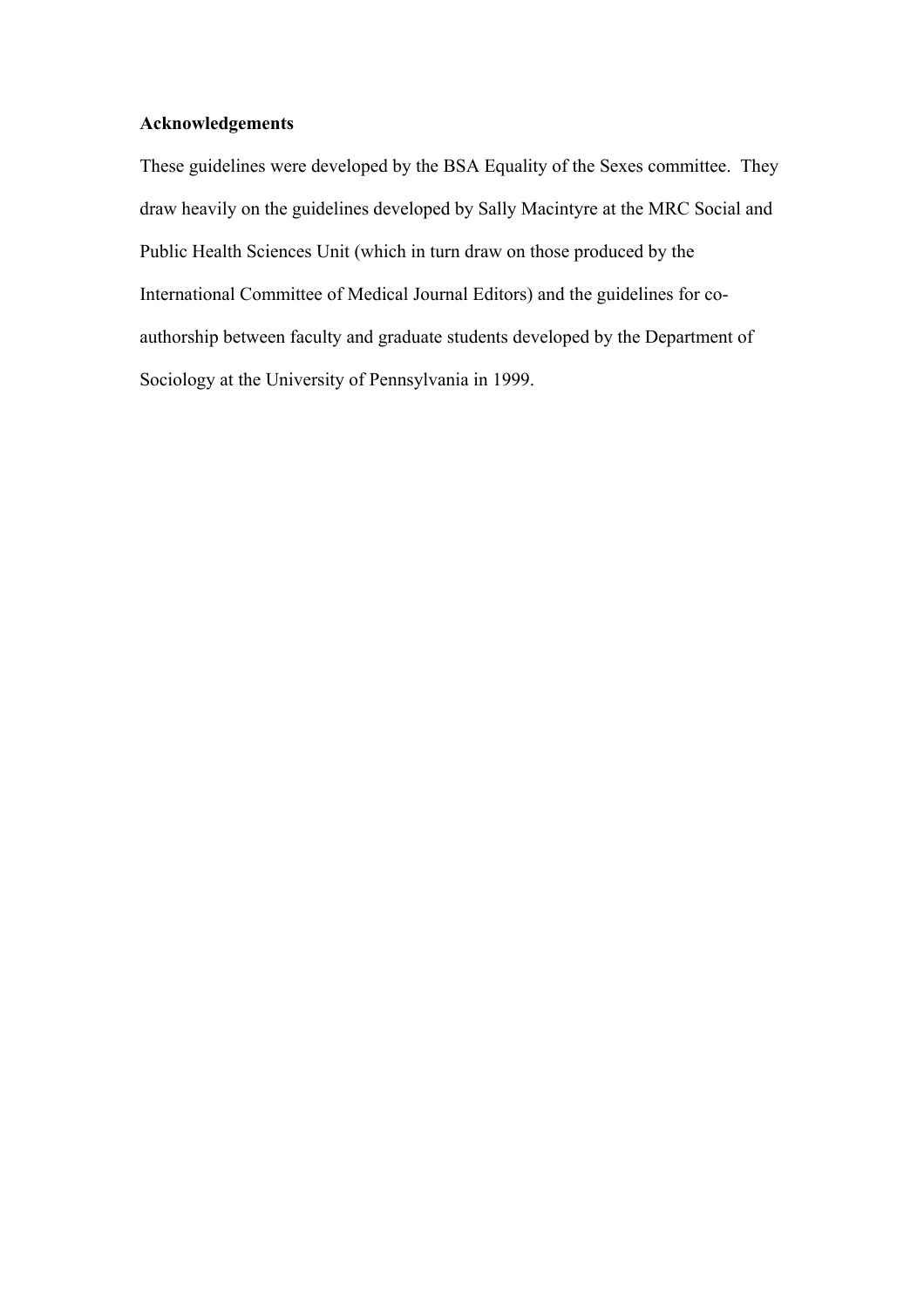#### **References**

Bhopal, R., Rankin, J., McColl, E., Thomas, L., Kaner, E., Stacy, R., Pearson, P., Vernon, B. and Rodgers, H. (1997) The vexed question of authorship: views of researchers in a British medical faculty, *British Medical Journal,* 314, 1009-1013.

British Sociological Association (1996) *BSA guidelines for postgraduate research in sociology,*  (http://www.britsoc.org.uk/about/postgradres.htm)

Department of Sociology, University of Pennsylvania (1999) *Co-authorship between Faculty and Graduate Student in Sociology at the University of Pennsylvania,* (http://www.soc.upenn.edu/academics/grad/authorship.html)

Digiusto, E. (1994) Equity in Authorship: a strategy for assigning credit when publishing, *Social Science & Medicine,* 38, 1, 55-58.

Flanagin, A., Carey, L.A., Fontanarosa, P.B., Phillips, S.T., Pace, B.P., Lundberg, G.D. and Rennie, D. (1998) Prevalence of articles with honorary authors and ghost authors in peer-reviewed medical journals, *Journal of the American Medical Association,* 280, 222-224.

International Committee of Medical Journal Editors (2000) *Uniform Requirements for Manuscripts Submitted to Biomedical Journals, (*http://www.icmje.org/index.html)